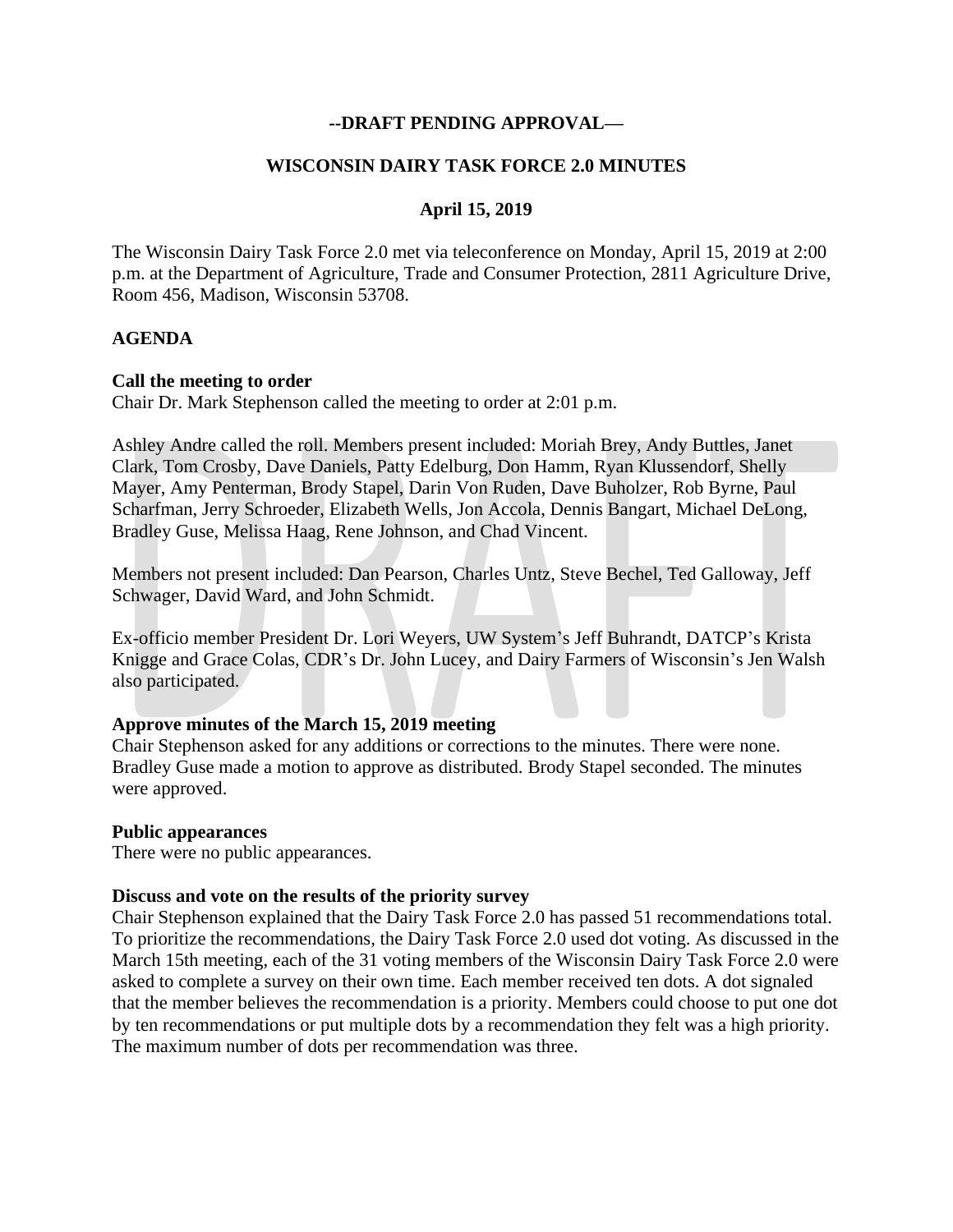Thirty Dairy Task Force 2.0 members completed the survey. Chair Stephenson gave an overview of the recommendations that received the most dots. They included:

| <b>Recommendation</b>                       | <b>Number</b> | <b>Sub-committee</b>                      |
|---------------------------------------------|---------------|-------------------------------------------|
|                                             | of dots       |                                           |
| 2. Invest in the Dairy Innovation Hub       | 24            | <b>Research and Innovation</b>            |
| 31. Feasibility study for Wisconsin         | 18            | <b>Markets</b>                            |
| <b>Cheese Brand and Export Board</b>        |               |                                           |
| 44. Staffing analysis at CDR and            | 16            | <b>Research and Innovation</b>            |
| additional state funds for full-time        |               |                                           |
| positions                                   |               |                                           |
| 25. Recognize the importance of exports     | 14            | <b>Research and Innovation</b>            |
| to Wisconsin dairy                          |               |                                           |
| 7. Become one of the dairy product and      | 14            | <b>Markets</b>                            |
| business innovation centers                 |               |                                           |
| 13. Reduce the number of milk classes       | 14            | <b>Markets</b>                            |
| from the current four to two                |               |                                           |
| 27. Regulatory changes needed to FDA        | 10            | <b>Research and Innovation</b>            |
| product standards of identity               |               |                                           |
| 29. Truth in food labeling                  | 10            | <b>Consumer Confidence and Perception</b> |
| 16. Require animal official identification  | 10            | Dairy and Rural Community Vitality        |
| 32. Create a Cheese Export program at       | 10            | <b>Markets</b>                            |
| CDR with technical staff support            |               |                                           |
| 10. Solutions for local road infrastructure | 9             | Dairy and Rural                           |
| support and maintenance funds               |               |                                           |

Chair Stephenson asked for any questions or discussion.

Dave Buholzer pointed out that many of the recommendations that received many dots have some crossover, such as mentioning exporting or support for the Center for Dairy Research (CDR). Should there be some combining of similar recommendations going forward? Chair Stephenson agreed that there are a number of recommendations from different sub-committees that are similar and have crossover content.

Brody Stapel asked what happens to the rest of the recommendations that did not receive the most dots. Chair Stephenson confirmed that all recommendations that passed the Dairy Task Force 2.0 will be included in the final report. This ranking simply gives some guidance about priority for implementation. The Chair explained that some recommendations are asking for implementation at the individual business level while others are more focused towards an organization, state legislature, or federal policymakers.

Paul Scharfman pointed out that the recommendations include a few specific asks. These specific asks need to be taken to the state legislature and to the federal regulators. He noted the importance of distilling these recommendations to the main asks or takeaways. Chair Stephenson emphasized the need for the Dairy Task Force 2.0 final report to be in a readable document. This document will highlight recurring themes, such as specialty cheese, market development and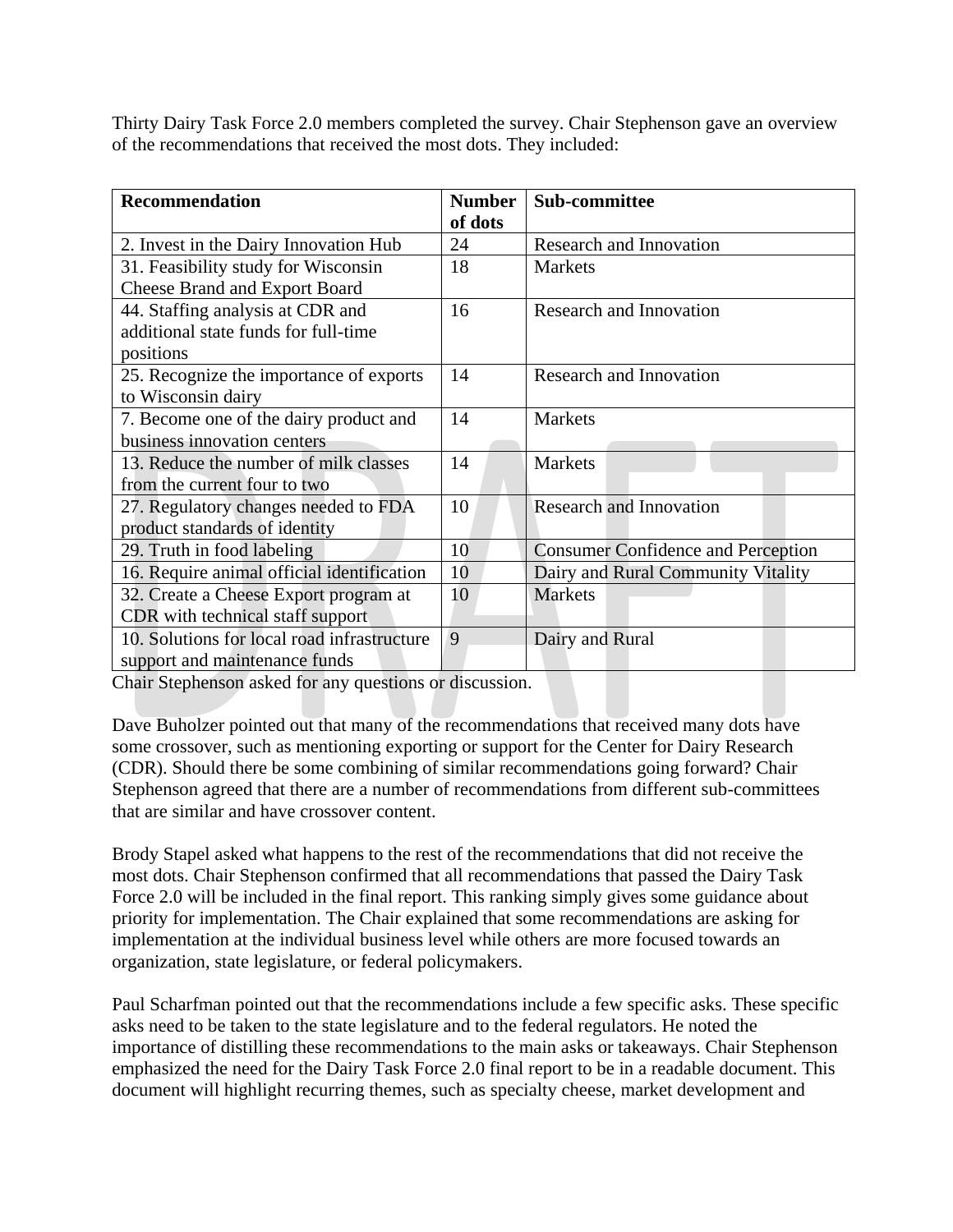exports. Paul Scharfman also pointed out two additional themes: the need to increase the demand for dairy products and barriers for capital.

Brody Stapel pointed out that this work to bring the recommendations to state legislators is already happening through some agricultural organizations. Paul Scharfman agreed there is great value in showing industry groups are supportive and that we are all on the same team.

Dennis Bangart pointed out that some recommendations were broaden, taking away from a specific ask. There may need to be a little bit of review of the original intent of a few of them.

Brody Stapel pointed out the importance of all the recommendations on the list. Chair Stephenson noted that it is difficult to identify favorites or the best ideas.

Chair Stephenson asked for a motion to rank the recommendations according to the survey results. Shelly Mayer made the motion. Dave Buholzer seconded. The group passed the motion.

### **Identify next steps**

Chair Stephenson shared that he will work to distill the ideas of the Dairy Task Force 2.0 into a written document. The report will include our votes and all the recommendation text. He really wants to be sure that the piece is readable and approachable. He asked if there was a subset of the Dairy Task Force 2.0 who would review a first draft. Brad Guse suggested the chair of each subcommittee as well as anyone else who would volunteer to provide input. Paul Scharfman volunteered to be part of that effort.

Chair Stephenson asked for a motion for the Dairy Task Force 2.0 to move forward to draft a final document, sharing early drafts and responses with sub-committee chairpersons and anyone else who would like to be a part of that review before bringing the final document back to the full group. Brad Guse made the motion. Brody Stapel seconded. The motion passed.

Chair Stephenson shared with the group that we do want to think about the implementation or roll out of the recommendations. He also reminded the Dairy Task Force 2.0 that the first Dairy Task Force did a progress report about five years after the group's conclusion to look at which recommendations were implemented and to what degree.

Chair Stephenson asked for further discussion. Jerry Schroeder shared that producers have been asking him about how the recommendations will help them short term. Dennis Bangart shared that he has heard a criticism of the Dairy Task Force 2.0 about the limited number of recommendations that are farmer-specific.

Chair Stephenson shared that in the first meeting, he did emphasize that the Dairy Task Force 2.0 should not spend a lot of time trying to correct our current problems. We wanted to create the best environment going forward, and perhaps look at ways so that we do not end up in this same situation another time down the road.